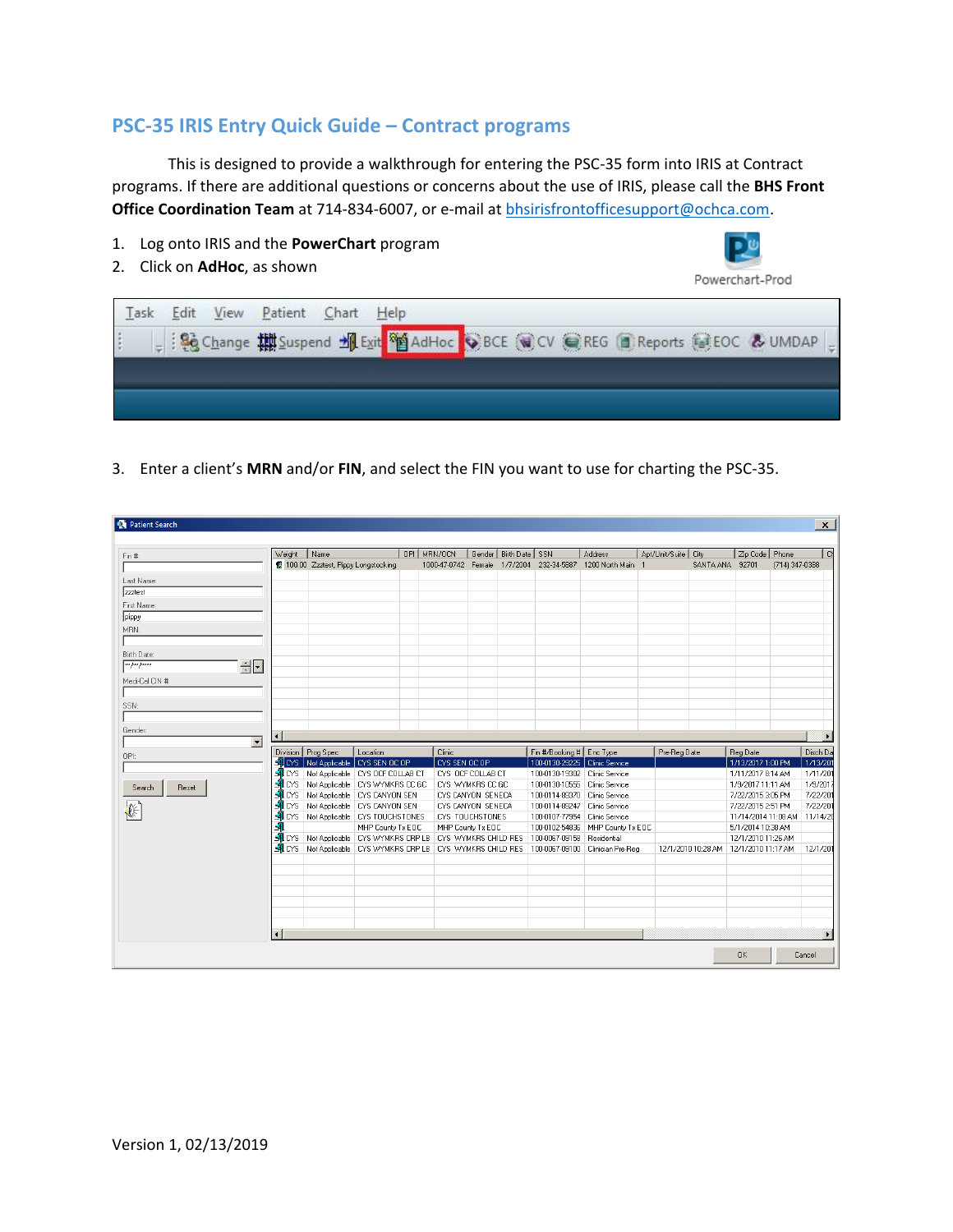4. In AdHoc, choose **Patient Care**, then **PSC-35**, and select **Chart** to open the form.



5. Verify that your correct **FIN** and **Facility** appears in the Encounter Smart Template, and adjust the **Performed on** date to the date the clinical staff completed the PSC-35.

| FIN: 100013029225       |  |  |
|-------------------------|--|--|
| Facility: CYS SEN OC OP |  |  |

| *Performed on: 02/13/2019 |  |  |  |  |
|---------------------------|--|--|--|--|
|---------------------------|--|--|--|--|